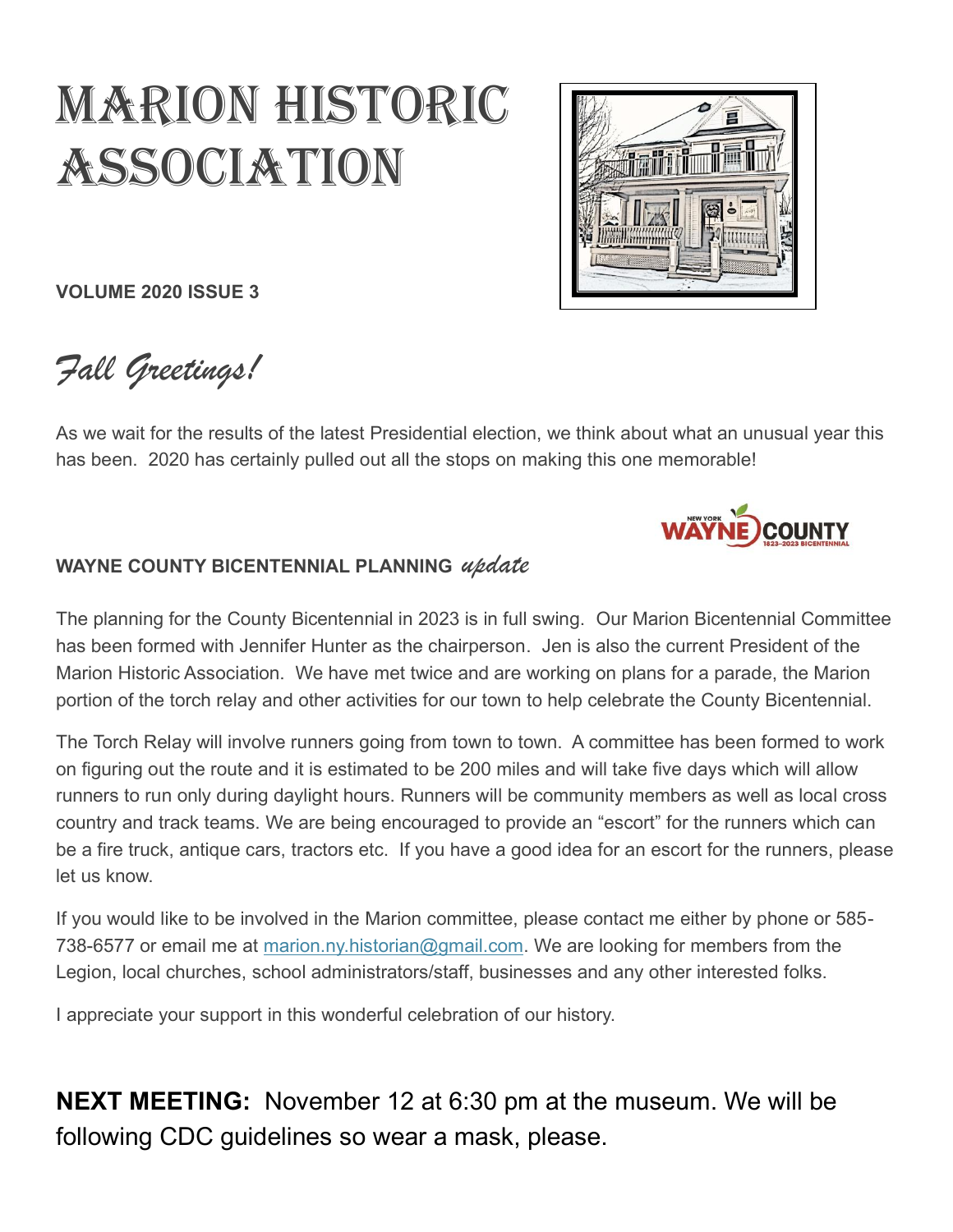#### WHAT'S HAPPENING AT THE MUSEUM?



Two oak trees were also planted in the back yard by the Marion Highway Department. We started the year with four small "whips" of trees but they struggled due to the extremely dry summer.

We were offered these trees by the Wayne County Soil and Water Conservation Dept. Thanks to Jody Bender for securing two trees for the museum. Five trees were also planted at the Town Park.

The work is finally done on the ADA compliant walkway to the addition. The railings were fabricated by Hadley's FabWeld and they are great! Scott Roegiers did the concrete work and it is also wonderful. The Marion Highway department patched the hole between the sidewalk and the parking lot.

# *Team work makes the Dream work!*

We thank everyone who has helped us complete this project to the specifications of the Community Block Development Grant we got from NYS.



#### **MHA Schedule of Meetings and Programs for 2020:** *Mark your calendars!*

**November 12:** *Board of Director's General Business Meeting-* We will be developing a calendar of events for 2021 as well our Rembrance Ceremony plans. The public is welcome to attend at the museum at 6:30pm.

#### **December 5:** *Remembrance Ceremony* at 6:00 pm

The Marion Historic Association has approved its Collections Management Policy so we are one step closer to getting our full charter.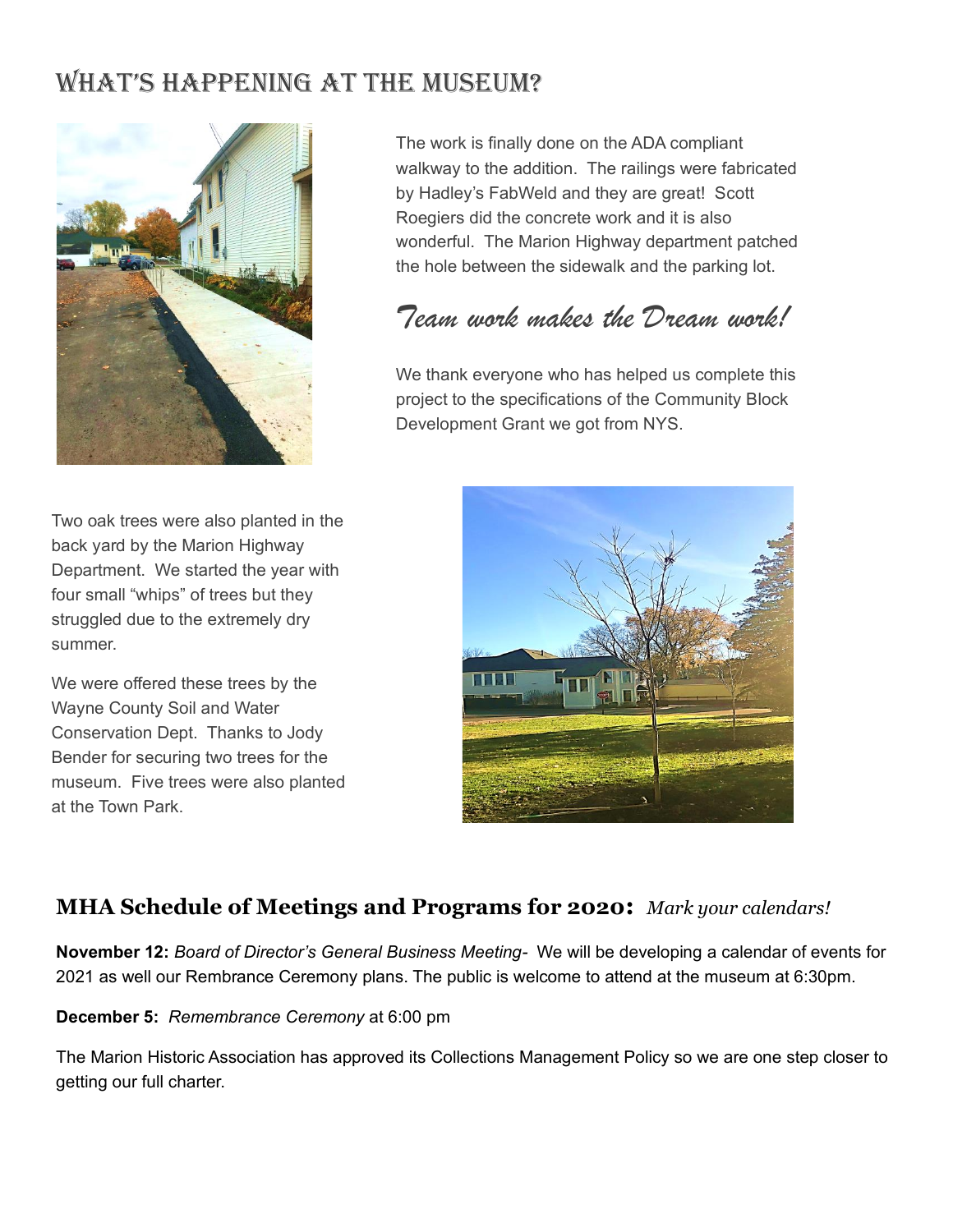## *Thank*  $\mathcal{Y}$ *ou!* In a Marion Alumni newsletter, I recently asked for any stories regarding the Prisoner of

War camp in Marion. Don VanHall sent me a few paragraphs about his and I send him thanks! If you have any you would like to share, please call, email or write! I will be using them to create a Bicentennial Minute for the County celebration in 2023.

# NeWARK-MARION RAILWAY *update*

I gave a program on September 20, outdoors on the lawn on the Newark-Marion Railroad and its' history. It was quite well attended. Everyone followed the COVID guidelines and we had a nice sunny afternoon. We even had a visitor from the Elmira area. As a result I have had people contacting me with more photos and information so I can revise this program and offer it again in the future with more comprehensive information.

I hope at some point to be able to make it into a book to sell at the museum. If you have personal stories to share be sure to send me a note as I think a chapter on memories would be great.

We also dedicated at historic marker on October 26 at the site of the old railroad depot.





Marker in front of Kat-Al Properties Left to Right: Mark Haskins, John Lonneville, Linda Haskins, Vern Bliek, Jody Bender

Caryn Devlin, Ron Lonneville, Nancy Spinning, Joan Fisher

This cast aluminum marker was part of a grant we obtained from the William G. Pomeroy Foundation. The Pomeroy Foundation offers grants for all kinds of historic markers including National Register of Historic Places, Women's Suffrage, The Erie Canal and Folklore. The process is fairly rigorous for historic markers and must be proven from documentation from the time the event happened. Because of this grant, we were able to secure this marker which has a value of \$1100. The William G. Pomeroy Foundation has given grants for over 1400 of these historic markers across New York State and has also expanded nationwide recently. We are grateful for their generous support of local history. I would also like to thank Allan Wessie for allowing us to install this on his property.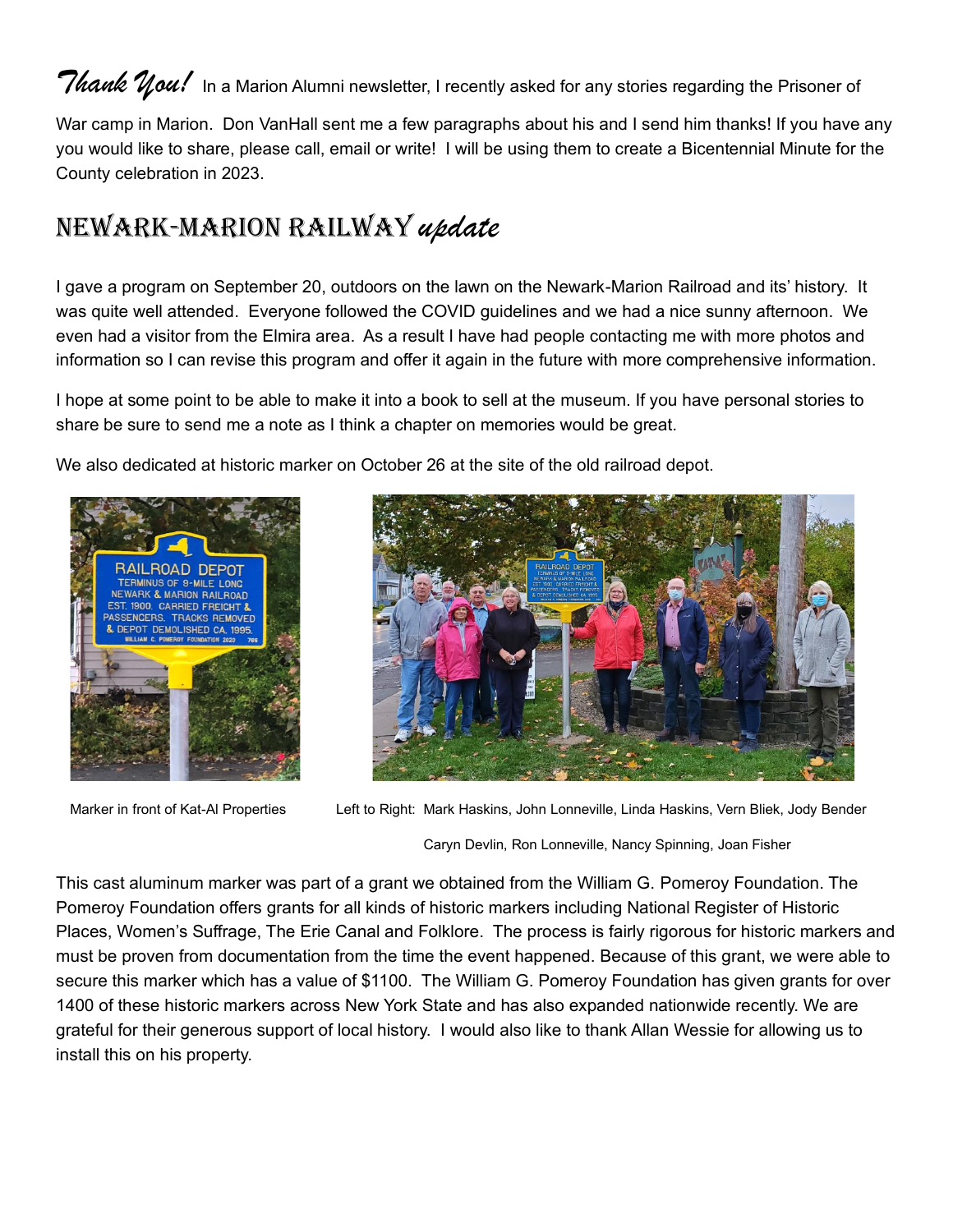#### **Gordon Van Hall Donation**

The Marion Historic Association was honored to receive this scale model railroad depot made by Gordon VanHall. It will be an important part of our Newark-Marion Railroad exhibit when we get our space complete. As many of you know, Gordon made this all by hand over the course of two years. The shingles on the roof were handcut from shingles from his house that was built in 1928. The details are amazing. He has handcarved wooden rollers for the loading dock doors and all doors and windows work. Without having exact measurements, he was able to recreate the depot with great skill. We are so grateful that Gordy has entrusted this to the Marion Historic Association.



#### MASONIC TeMpLe updATe

Great News! The Masonic Temple has been sold and the proud owners are Amy and Gary Nuessle. The building will now be an event venue called Diamonds Seven. It is available for rent for baby showers, bridal showers, birthday parties, family gatheriings, meetings, exercises etc. One Sunday a month the Society Room will be available for charitable causes or fundraising events. Contact them at [www.adiamondandadream.com](http://www.adiamondandadream.com/) or their Facebook page for more information. They are new to Marion so let's make them welcome!

Get Well Soon! Former historian Carolyn Adriaansen is in Demay Living Center for

rehabilitation after a fall. Take a moment and send her a card at Carolyn Adriaansen, PO Box 30, Marion, NY 14505